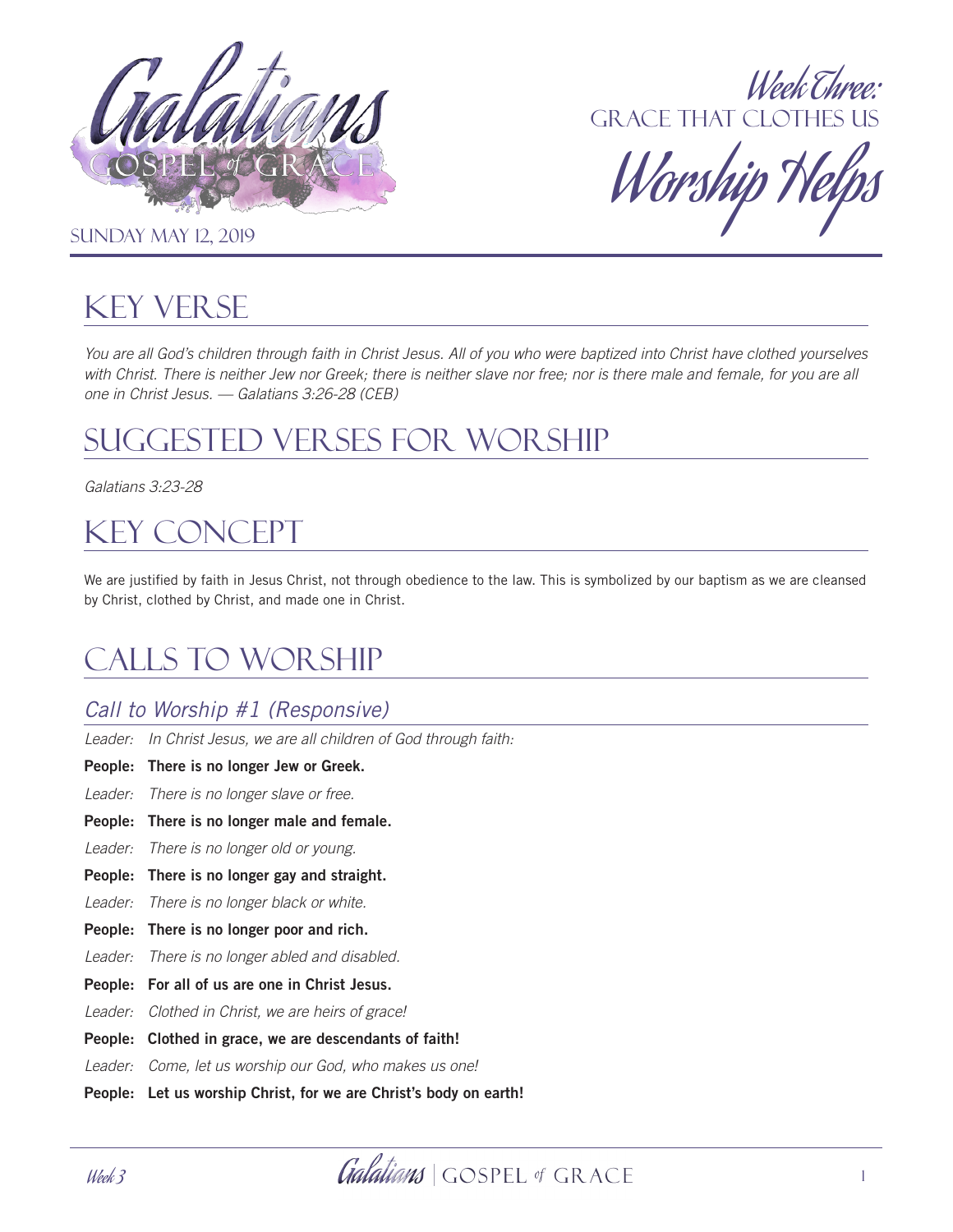## *Call to Worship #2 (Responsive)*

Leader: We often feel as if we are wandering through our lives, *searching for something we cannot name. We come today to listen for hope, to pray for strength, and to experience God's love.* 

#### People: Speak to us of faith, hope, and love, O Lord.

*Leader: As the deer longs for flowing water in the wilderness, we long to drink deeply of God's promise for us. Knowing God is here, we join together on our journey.* 

#### People: Lead us to your still waters O Lord.

*Leader: Imprisoned by rules of our own making, we come to remember and claim our faith. Assured by the vision of Christ, whose sacrifice leads us to heaven, we come in fellowship with one another.* 

People: Clothe us in the love of Christ, O Lord.

- *Leader: With shouts of praise and songs of thanksgiving, we come to celebrate the God of hope, the Spirit of peace, and the Christ of redeeming love.*
- People: We come to pray. We come to sing. We come to worship and praise.

*(Ministry Matters, Worship Elements: June 19, 2016 ; https://www.ministrymatters.com/all/entry/3954/worship-elements-june-19-2016)* 

# Welcome/Spoken Word Introduction

Welcome to worship this fourth Sunday of Easter, which is also Mother's Day, which is also our third week immersed in Galatians: a Gospel of Grace! We are spending these weeks after Easter, with a letter that the Apostle Paul wrote to one of the early Christian churches in Galatia, which we know as the New Testament book of Galatians. Paul has been teaching us a lot about grace. (1) That grace is transformational. Grace changes everything! (2) That when we recognize God's grace in one another, embracing one another, we become the fullest expression of God's kingdom on earth as it is in heaven.

And today we will consider that Grace Clothes Us. Have you ever heard the expression "Sunday best"? Well, there used to be a time when folks going to church only wore their "Sunday best:" a suit and tie for the men; a dress, gloves, and hat for the women; boys and girls scrubbed clean from a Saturday night bath and dressed up in finery that they didn't dare get dirty. It was so expected that only the best clothes could be worn to worship that a common excuse for not going became "I haven't got anything to wear." Even years later, as most churches advertise that they are "come as you are," we still have this notion that we must clean up and dress up to go to church.

It turns out, Paul was seeing a similar problem in the Galatian church. Folks were being told that they needed to be obedient to the Jewish Law (their version of dressing up) if they were going to follow Jesus. They were being told that having faith in Christ was not enough and they also needed to follow the Mosaic Law.

And Paul is clear – it is grace that cleanses, grace that clothes us, grace by which we become sons and daughter of God. Let us join our hearts to worship God, whose grace clothes us!

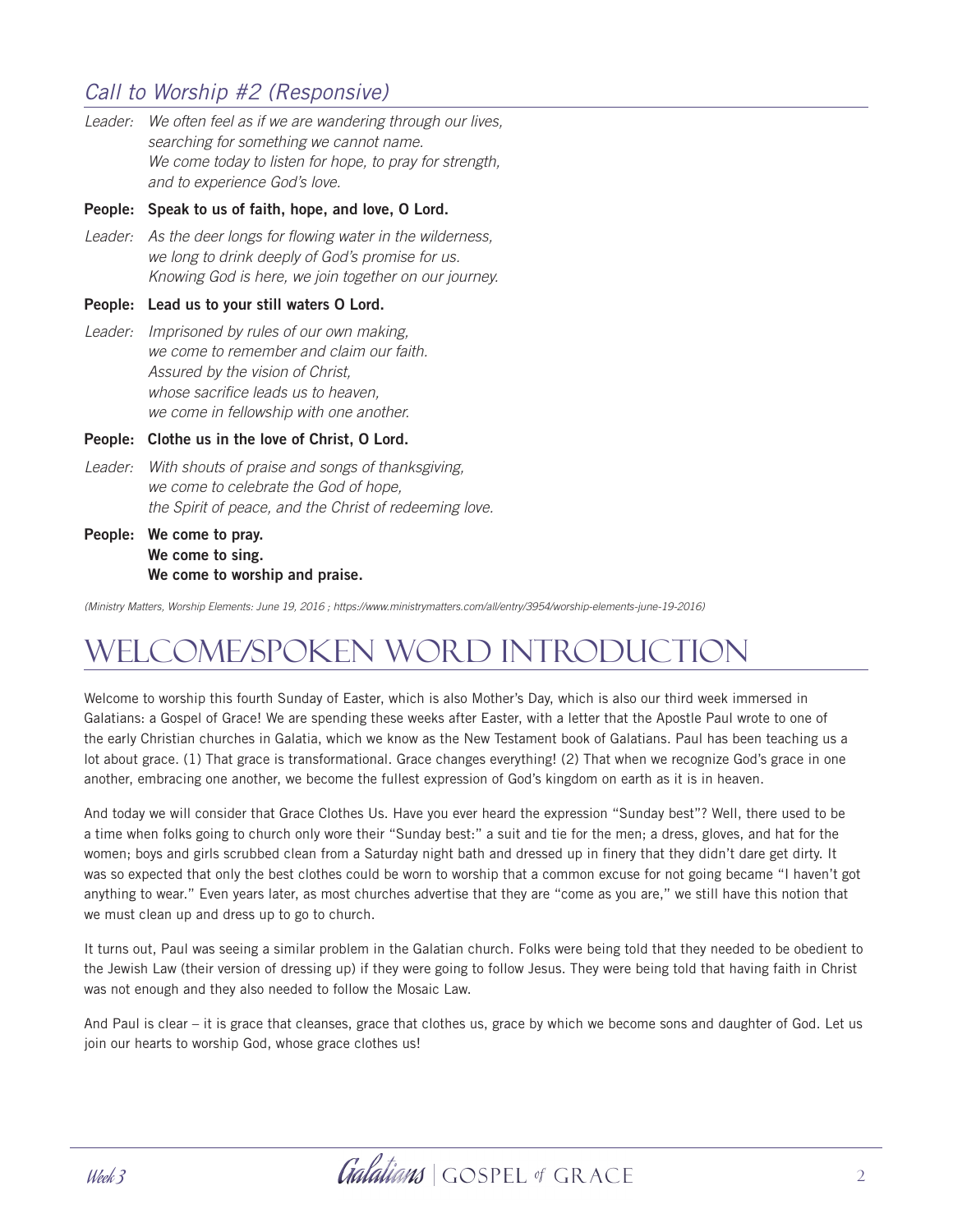# Prayers, Litanies, etc.

## *Opening Prayer #1*

*God our refuge and hope, when race, status, or gender divide us, when despondency and despair haunt and afflict us, when community lies shattered: comfort and convict us with the stillness of your presence, clothe us in the grace of Christ, that we may confess all you have done, through Christ to whom we belong and in whom we are one. Amen.*

## *Opening Prayer #2*

*Most Holy and Eternal God, who dwells in the heights of heaven, yet walks among those who refuse to see you. Hold out your hand to those who regel against you and free us from the chains that bind us, that we may be healed by Christ, clothed in Christ's grace, and proclaim Christ's saving deeds to all the world. Amen.* 

### *Prayer of Illumination*

*Holy God, author of the Word made flesh, scribe holding the pen of your Apostle Paul: open us to your Spirit, that as scripture is spoken and your Word proclaimed, your grace may transform, clothe, form, and sustain us that we may bear the fruit of your perfect love to the glory of Jesus Christ, in whose name we pray. Amen.*

*[UM Worship & Song Worship Resource, #75, adapted for this series]*

### *Statement of Faith*

*We are children of God. We have been water-washed and Spirit-filled. We're dead to sin and alive in Christ. We're done with law, and live under grace. Our hearts are set on righteousness. Our minds are fixed on life and peace. Suffering is nothing, compared to the glory to come. For we're heirs to the life Christ is bringing!*

*We are children of God!*

*[UM Worship & Song Worship Resource, #75, adapted for this series]*

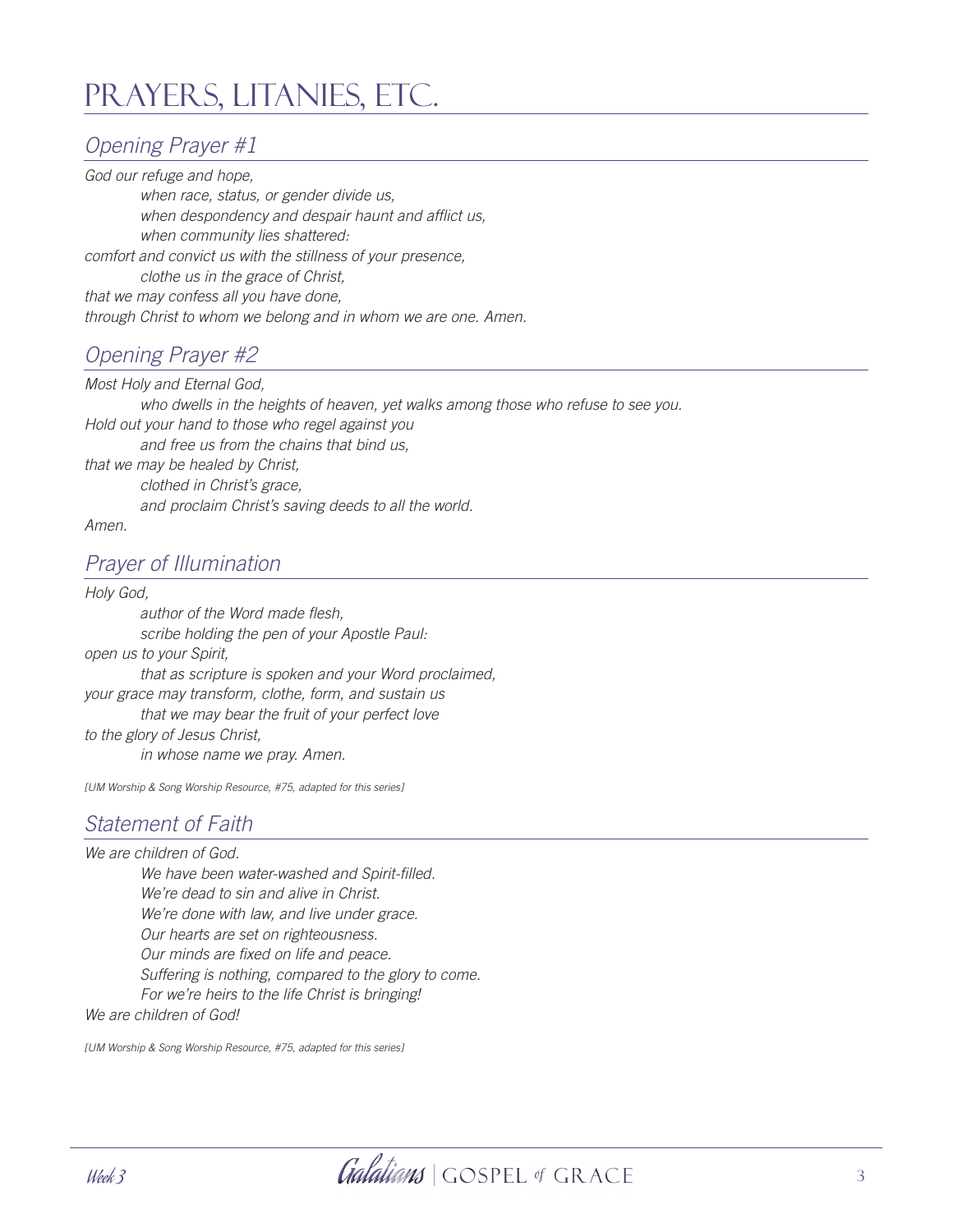### *Prayer of Confession*

| Leader: | Your light has filled our lives,<br>but we have not shared it with others.                                                                                                                        |
|---------|---------------------------------------------------------------------------------------------------------------------------------------------------------------------------------------------------|
|         | People: Lord, have mercy on us.                                                                                                                                                                   |
|         | Leader: You have marked us as your own in baptism,<br>but we have not lived as your faithful people.                                                                                              |
|         | People: Christ, have mercy on us.                                                                                                                                                                 |
|         | Leader: You have called us to be a light to the nations,<br>but we have hidden our light under a bushel.                                                                                          |
|         | People: Lord, have mercy on us.                                                                                                                                                                   |
|         | Leader: Transform us by the power of your Holy Spirit<br>so that we may live out our baptism<br>as your new creation,<br>cleansed and clothed in your matchless love<br>in Jesus Christ our Lord. |

#### People: Thanks be to God. Amen!

*[UM Worship & Song Worship Resource, #97, adapted]*

### *Reaffirmation of Baptism*

*[This Thanksgiving over the Water can be used independently or as part of THE BAPTISMAL COVENANT IV, United Methodist Hymnal, p. 50]*

*Leader: The Lord be with you.*

#### People: And also with you

#### *Leader: Let us pray.*

*We thank you, Almighty God, for the gift of water.* 

 *Over it, the Holy Spirit moved in the beginning of creation.* 

 *Through it, you led the children of Israel out of bondage in Egypt into the land of promise.* 

 *In it, your Son Jesus received the baptism of John and was anointed by the Holy Spirit as the* 

 *Messiah, the Christ, to lead us, through his death and resurrection, from the bondage of sin into everlasting life.*

*We thank you, Loving Savior, for the gift of water to remember our Baptism.* 

 *In it, we reaffirm that our sins are washed away.* 

 *Through it, we remember that we share in your death and resurrection.* 

 *By it, we claim that we are born anew by the Holy Spirit.*

*Pour out your Holy Spirit,*

 *and by this gift of water call to our remembrance*

 *the grace you declared to us in our baptism.*

*For you have washed away our sins,*

 *clothed us with righteousness,*

 *and united us with one another,*

 *that dying and rising with Christ we may share in his final victory.*

*Through Jesus Christ, your Son, our Lord,* 

Week 3 4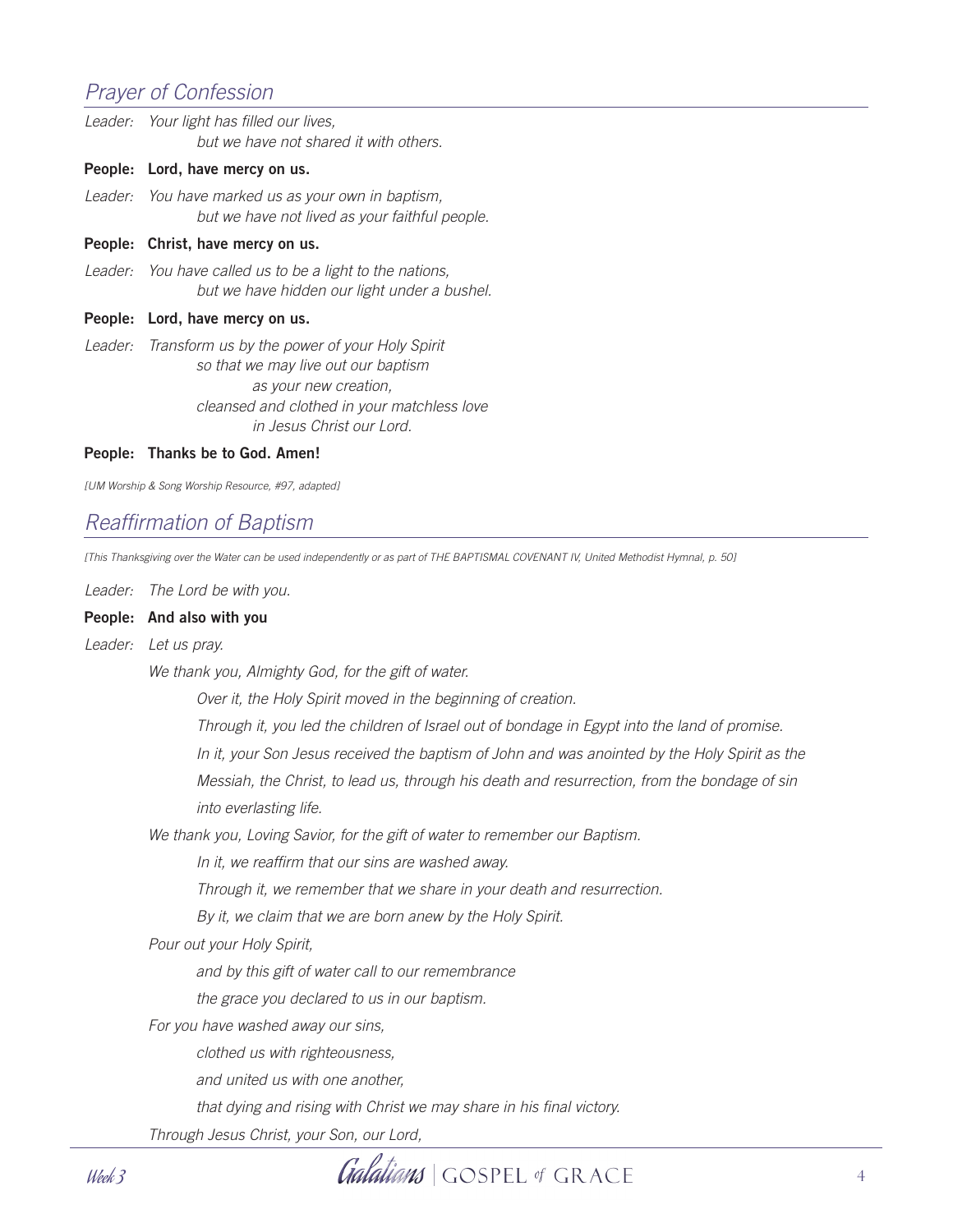*who lives and reigns with you and the Holy Spirit,* 

 *one God, now and for ever. Amen.*

*As individuals touch the water, or are marked on the forehead or hand by the water, use these words: Remember by grace you are clothed in Christ and be thankful!*

### *Great Thanksgiving*

See Week 2 Worship Helps for a Gospel of Grace/Eastertide Great Thanksgiving.

## *Sending Forth/Benediction #1*

*May the grace of God cleanse you. May the grace of God clothe you. May the grace of God assure you that you are a child of God. May the grace of God convince you, in every situation, to love. Go now to love others, even as Christ loves you.*

*[UM Worship & Song Worship Resource, #176, adapted]*

### *Sending Forth/Benediction #2*

May you weep no more, but eat and celebrate, making provision for those who have nothing. May you care for one another as members of one Body with gifts and ministries for the common good. May God's Spirit be upon you to bring good news to the poor, release, recovery and liberation to the suffering, as we proclaim the year of the Lord's favor. And the blessing of God, Father, Son and Holy Spirit, be with you and remain with you forever. Amen.

# Creative Elements

#### *Hymns*

*Baptized in Water – TFWS 2248 Christ, from Whom all Blessings Flow – UMH 550 Easter People, Raise your Voices – UMH 304 [Eastertide] I Come with Joy – UMH 617 In Christ There is No East or West - UMH 548 One Bread, One Body – UMH 620 Sent Forth By God's Blessing - UMH #664 Wash, O God, Our Sons and Daughters – UMH 605 What Wondrous Love Is This -UMH 292* 

### *Contemporary Music Themes*

Baptism, justifying grace, united in Christ, diversity and unity

#### *Eastertide symbol*

Easter Outfit/New Clothes – New clothes have long been associated with newness and fresh beginnings. In the ancient church, the Easter Vigil (on the Saturday before Easter Sunday) was the time that catechumenates, those who had studied to profess their faith and be baptized, wore white robes as they entered the baptismal waters, were baptized, and emerged from the baptismal pool into new life as a Christian. Though there is no direct evidence, it is possible that this tradition of wearing a "new" Easter outfit as we celebrate the new life that Jesus gives has been with us for about 2000 years. Some scholars even posit that Paul's referring to "clothed with Christ" in Galatians 3:27 also references this early tradition of being clothed in a white robe at baptism.